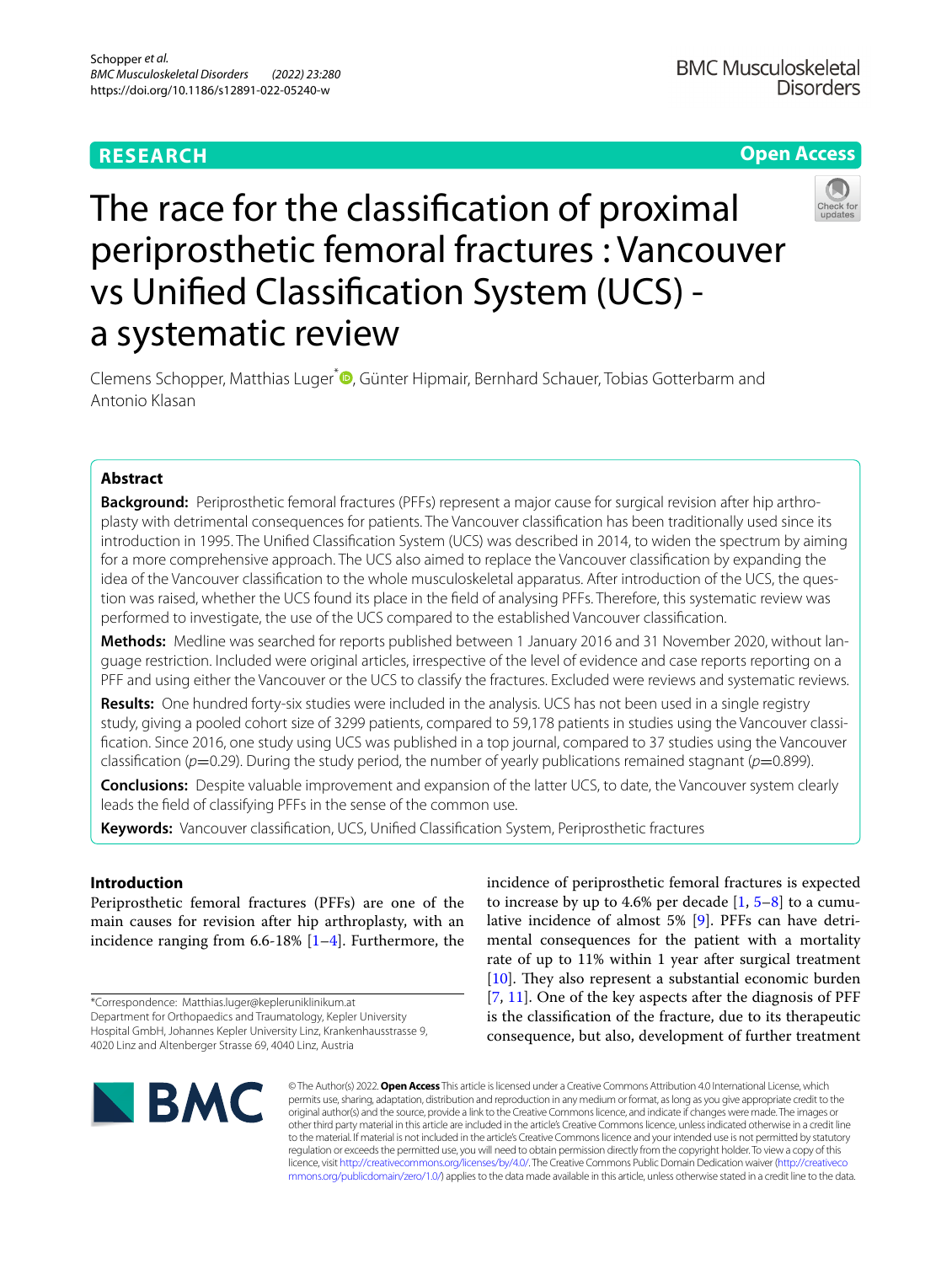options and comparison between specialized centres dealing with this issue [\[7](#page-7-6)].

The Vancouver classification, introduced in 1995 [[12](#page-7-8)], is the first comprehensive approach, that clearly defines injury patterns and treatment options for this injury [[13](#page-7-9)]. The classification encompasses the location of the fracture relative to the implant, the fixation of the implant to the bone after the fracture has occurred and it assesses the bone quality. Basically, this classification distinguishes A, B and C cases. "A" cases describe fractures in the intertrochanteric area, the prosthesis is considered stable. "A" cases can be subdivided into "Al"(lesser) and "Ag"(greater) entities depending on whether the lesser or the greater trochanter is involved. "B"cases describe diaphyseal fractures around or just below the prosthesis stem, the prosthesis is considered stable and unstable as well depending on the subtype. "B" cases can be subdivided into "B1"(stable stem), "B2"(loose stem) and "B3"(loose stem and substantial bone loss). "C" cases describe fractures distinct below the prosthesis stem, the prosthesis is considered stable  $[12]$  $[12]$  $[12]$ . It has been demonstrated to be valid and reproducible [[1,](#page-7-0) [14\]](#page-7-10). Finally, it also provides treatment recommendations [[13](#page-7-9)]. However, in concordance with the continuous increase of arthroplasty procedures [[7\]](#page-7-6), the occurrence of new fracture patterns came to evidence [[3](#page-7-11), [15\]](#page-7-12). As a consequence, the Unified Classification System (UCS) was introduced in 2014, expanding the idea of the well-articulated Vancouver classification to the whole musculoskeletal system [[16\]](#page-7-13). Resting on the basic principle of the Vancouver classification, it additionally contains the description of interprosthetic fractures and it also comprises acetabular fractures. Thus additional modifiers were added to the Vancouver classification. A case "D" describes an interprosthetic fracture, a case "E" describes fractures of two bones supporting one prosthesis and a case "F" a fractured bone that is unreplaced but articulating with a prosthesis [[17\]](#page-7-14). As the name suggests, the Unified classification was introduced to "unify" and therefore replace all eponymous classifications. Since the PPFFs are the most common type of periprosthetic fractures [[18](#page-7-15)] and the UCS covers the same nomenclatural algorithm as the Vancouver classification, the UCS aims to be the most conclusive classification to describe PPFFs. Both classifications, the Vancouver system and the UCS as well, show comparable values of validity and reliability in their use, two important variables when it comes to the usability of a classification system [[1,](#page-7-0) [13](#page-7-9), [16,](#page-7-13) [19](#page-7-16), [20\]](#page-7-17). Despite the overlapping characterizations of these classifications, it was expected that the UCS would find a definitive place in the algorithms of patient care [[17\]](#page-7-14). The purpose of this systematic review was to answer this question performing a comparison, investigating the frequency of these 2 classifications for the description of PPFFs found in the orthopaedic literature.

#### **Material and methods**

#### **Search strategy**

This systematic review was conducted according to the Preferred Reporting Items for Systematic Reviews and Meta Analyses [\(PRISMA\)](#page-6-0) guidelines [[21](#page-7-18)]. Medline was searched for reports published between 1 January 2016 and 31 November 2020, without a language restriction. Although the UCS was proposed in 2014, we decided to exclude papers before 2016, to allow the centres to get familiar with the UCS. We included original articles, irrespective of the level of evidence, and case reports reporting on a PPFF and using either the Vancouver or the UCS to classify the fractures. We excluded reviews and systematic reviews. The search queries were: (periprosthetic) AND (fracture);((periprosthetic) AND (fracture)) AND (Vancouver););((periprosthetic) AND (fracture)) AND (unified). The search results were imported into Zotero (George Mason University, Fairfax, VA, U.S.) and duplicates excluded. The titles and abstracts were screened for the inclusion and exclusion criteria. Full texts of the included studies were accessed to retrieve the following information: Author, year of publication, size of the cohort, length of follow-up, study type (clinical, case report, biomechanical, validation, instructional) and the classifcation used. Finally, we investigated, whether the study has been published in the top 10% of its category in the year of its release according to the Journal Citation Reports (Clarivate Analytics, Philadelphia, PA, U.S.). References of retrieved articles were manually screened. The full list of all included studies is shown in Table [1](#page-2-0).

#### **Data analysis**

Cohort sizes were pooled for each classifcation and descriptively compared. Changes in the yearly number of publications were compared using the Log-Rank (Mantel Cox) test. The ratio of publications in top  $10\%$ of journals was compared using the chi-square analysis. JASP 0.14.1 (University of Amsterdam, the Netherlands) was used for the statistical analysis.

#### **Results**

After running the search strategy, and exclusion of duplicates, 146 studies were included for the analysis, coming from centres in 29 countries on 6 continents (Fig  $1$ ). The Unified Classification was used in 9/145 studies (6.2%). UCS has not been used in a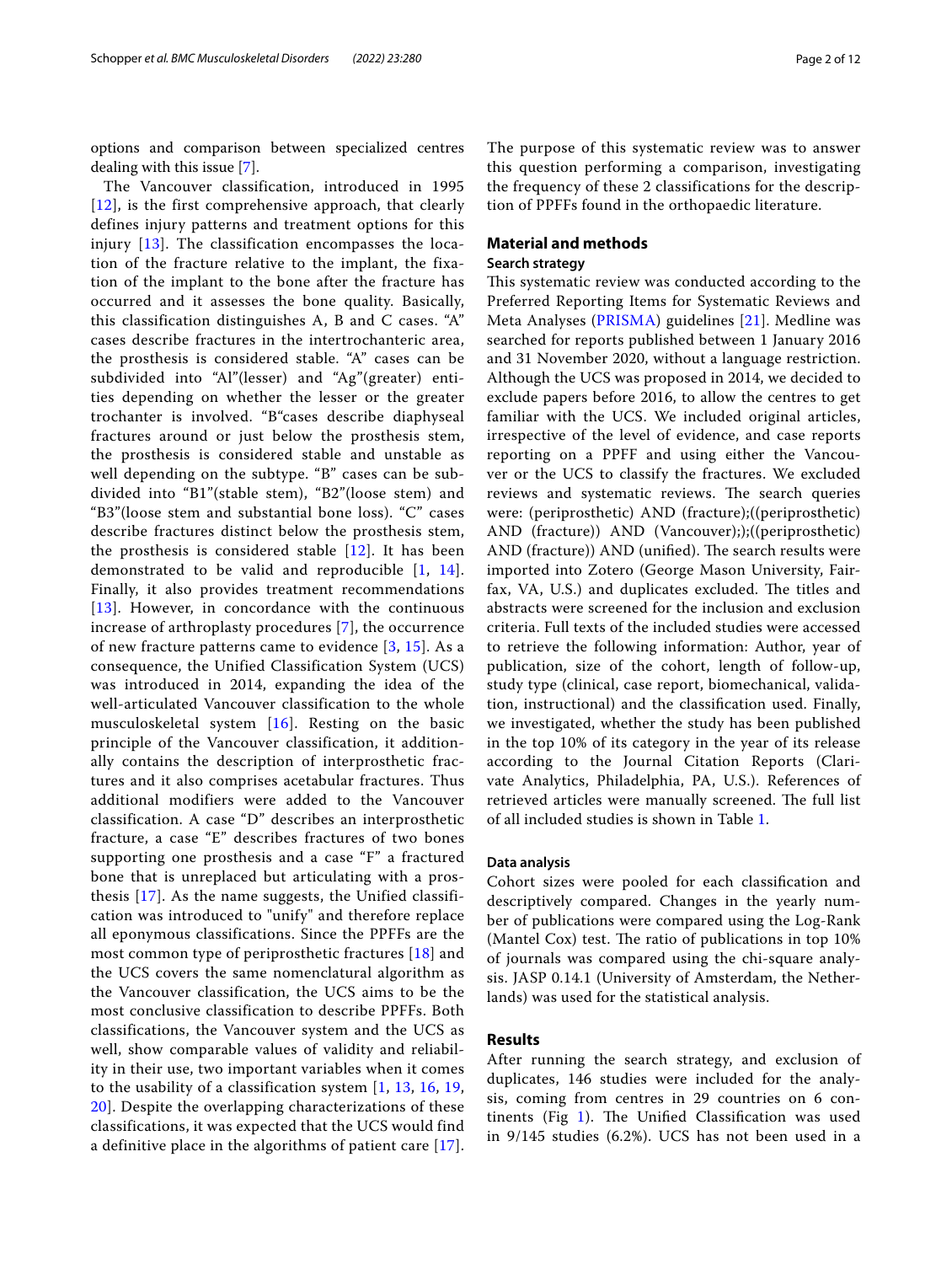### <span id="page-2-0"></span>**Table 1** List of all included studies

| Author                 | Year | Sample size    | Top ten | Follow up (months)  |
|------------------------|------|----------------|---------|---------------------|
| Fan MQ [16]            | 2020 | 2412           | no      | $\mathbf 0$         |
| Huang JF [3]           | 2018 | 402            | no      | 216                 |
| Huang JF [20]          | 2016 | 228            | no      | 178                 |
| Rupp M [22]            | 2019 | 75             | no      | 96                  |
| Gunther T [23]         | 2020 | 75             | no      | 52,9                |
| Nagwadia H [24]        | 2018 | 43             | no      | 16,5                |
| Kim MB [25]            | 2017 | 19             | no      | 16                  |
| Yeo [26]               | 2016 | 17             | yes     | 28                  |
| Manara JR [27]         | 2018 | 28             | no      | 26,4                |
| Diaz-Dilernia F [28]   | 2019 | 54             | yes     | 75                  |
| Karam J [29]           | 2020 | 172            | no      | 96                  |
| Smitham [30]           | 2019 | 52             | yes     | 39,6                |
| Stevens [31]           | 2018 | 102            | no      | $\mathbf 0$         |
| Gordon K [32]          | 2016 | 20             | no      | $\mathbf 0$         |
| Joestl J [33]          | 2016 | 36             | no      | 18,3                |
| Lang NW [34]           | 2017 | 42             | no      | 26                  |
| Thaler [35]            | 2019 | 40             | yes     | 50                  |
| Trieb [36]             | 2016 | 34             | no      | 43.2                |
| Ghijselings S [37]     | 2018 | 8              | no      | 60                  |
| Aleem IS [38]          | 2016 | $\mathbf{1}$   | no      | $\mathbb O$         |
| Bates BD [14]          | 2018 | 89             | no      | $\mathbf 0$         |
| Herman A [39]          | 2019 | 379            | no      | 68,4                |
| Lochab JL [40]         | 2016 | 18             | no      | $\mathsf{O}\xspace$ |
| Li D [41]              | 2018 | 33             | no      | 58                  |
| Sun [42]               | 2020 | 83             | no      | 120                 |
| <b>Wang</b> [43]       | 2019 | 129            | no      | In-hospital-stay    |
| Wang [44]              | 2019 | 34             | no      | 102                 |
| Zhang [45]             | 2016 | 89             | yes     | 12                  |
| Zheng [46]             | 2020 | 97             | yes     | 24                  |
| Pavelka [47]           | 2017 | 83             | no      | min 36              |
| Gromov K [48]          | 2017 | 1441           | yes     | 23,7                |
| Andriamananaivo T [49] | 2020 | 50             | no      | 3                   |
| Bonnevialle P [50]     | 2018 | 51             | no      | 27,6                |
| Cohen S [51]           | 2017 | 70             | no      | 43                  |
| Ehlinger L [52]        | 2017 | 1              | no      | $\mathsf{O}\xspace$ |
| Gavanier B [53]        | 2017 | 45             | no      | $20\,$              |
| Perrin [54]            | 2018 | 49             | no      | 6                   |
| Bellova P [55]         | 2019 | 481            | no      | 63                  |
| Brand S [56]           | 2016 | $\overline{2}$ | no      | $\mathsf{O}\xspace$ |
| Fink B [57]            | 2017 | 14             | yes     | 52,2                |
| Hoffmann MF [58]       | 2016 | $27\,$         | no      | 24                  |
| Hoffmann MF [59]       | 2016 | 109            | no      | 25                  |
| Innmann M [60]         | 2017 | 163            | yes     | 264                 |
| Klasan A [61]          | 2019 | 16             | no      | 0                   |
| Müller M [62]          | 2019 | 8              | no      | 34                  |
| Schreiner [63]         | 2020 | 18             | no      | 18,50               |
| Wähnert [64]           | 2020 | 8 pairs        | yes     | /                   |
| Wähnert [65]           | 2017 | 5 pairs        | no      | $\sqrt{2}$          |
| Zajonz [66]            | 2020 | 80             | no      | 32 and 48           |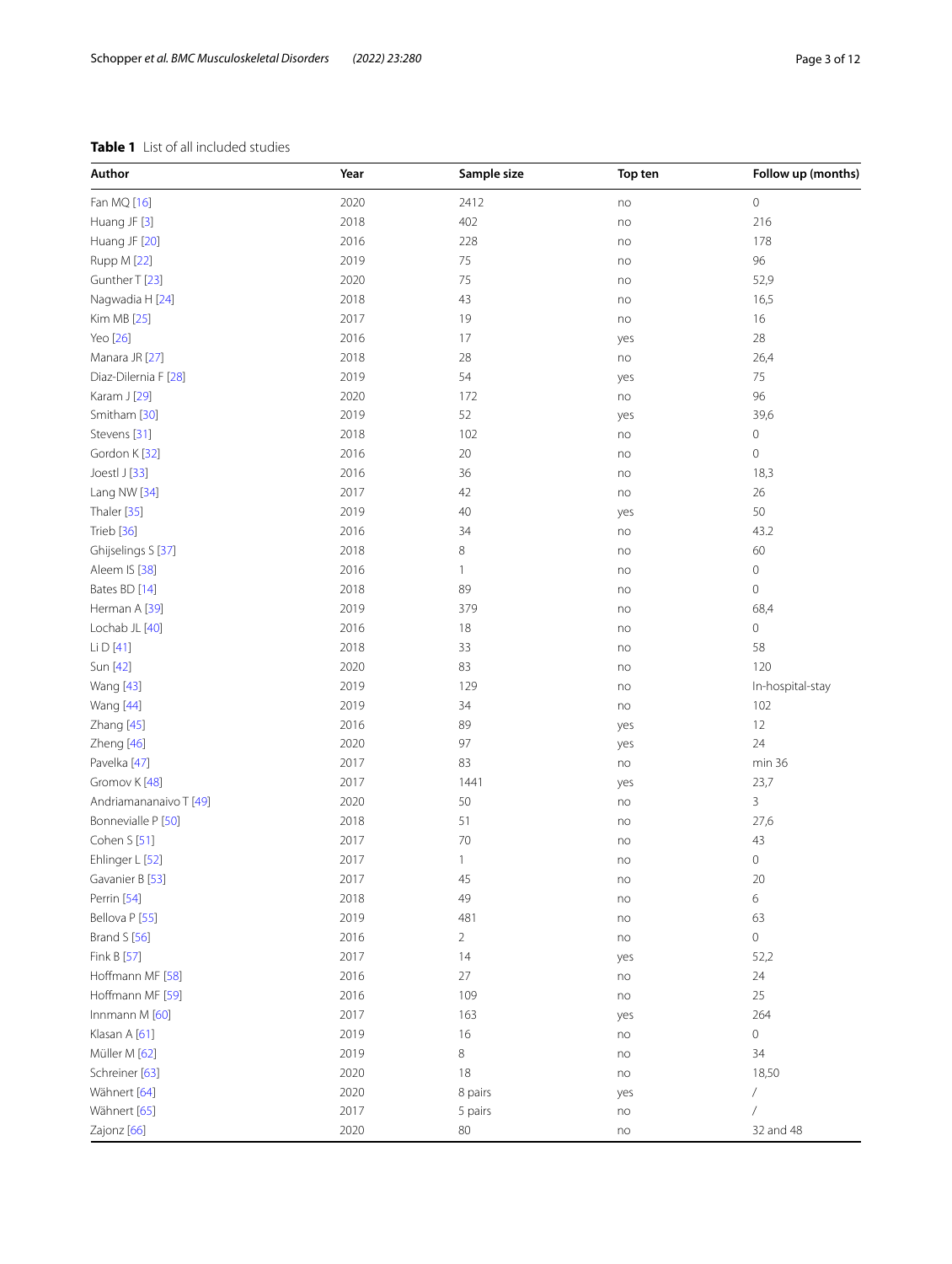# **Table 1** (continued)

| Follow up (months)                                                  |
|---------------------------------------------------------------------|
|                                                                     |
|                                                                     |
|                                                                     |
|                                                                     |
|                                                                     |
|                                                                     |
|                                                                     |
| 49,3                                                                |
|                                                                     |
| 12 and 32                                                           |
|                                                                     |
|                                                                     |
|                                                                     |
|                                                                     |
|                                                                     |
|                                                                     |
|                                                                     |
|                                                                     |
|                                                                     |
| 73,8                                                                |
| 178,8                                                               |
|                                                                     |
|                                                                     |
|                                                                     |
|                                                                     |
|                                                                     |
|                                                                     |
|                                                                     |
|                                                                     |
|                                                                     |
|                                                                     |
|                                                                     |
|                                                                     |
|                                                                     |
|                                                                     |
|                                                                     |
|                                                                     |
|                                                                     |
|                                                                     |
|                                                                     |
|                                                                     |
|                                                                     |
| 103,2                                                               |
|                                                                     |
|                                                                     |
|                                                                     |
|                                                                     |
|                                                                     |
|                                                                     |
| 23,1<br>37,2<br>240<br>14,5<br>56,4<br>61,2<br>44,4<br>33,8<br>39,6 |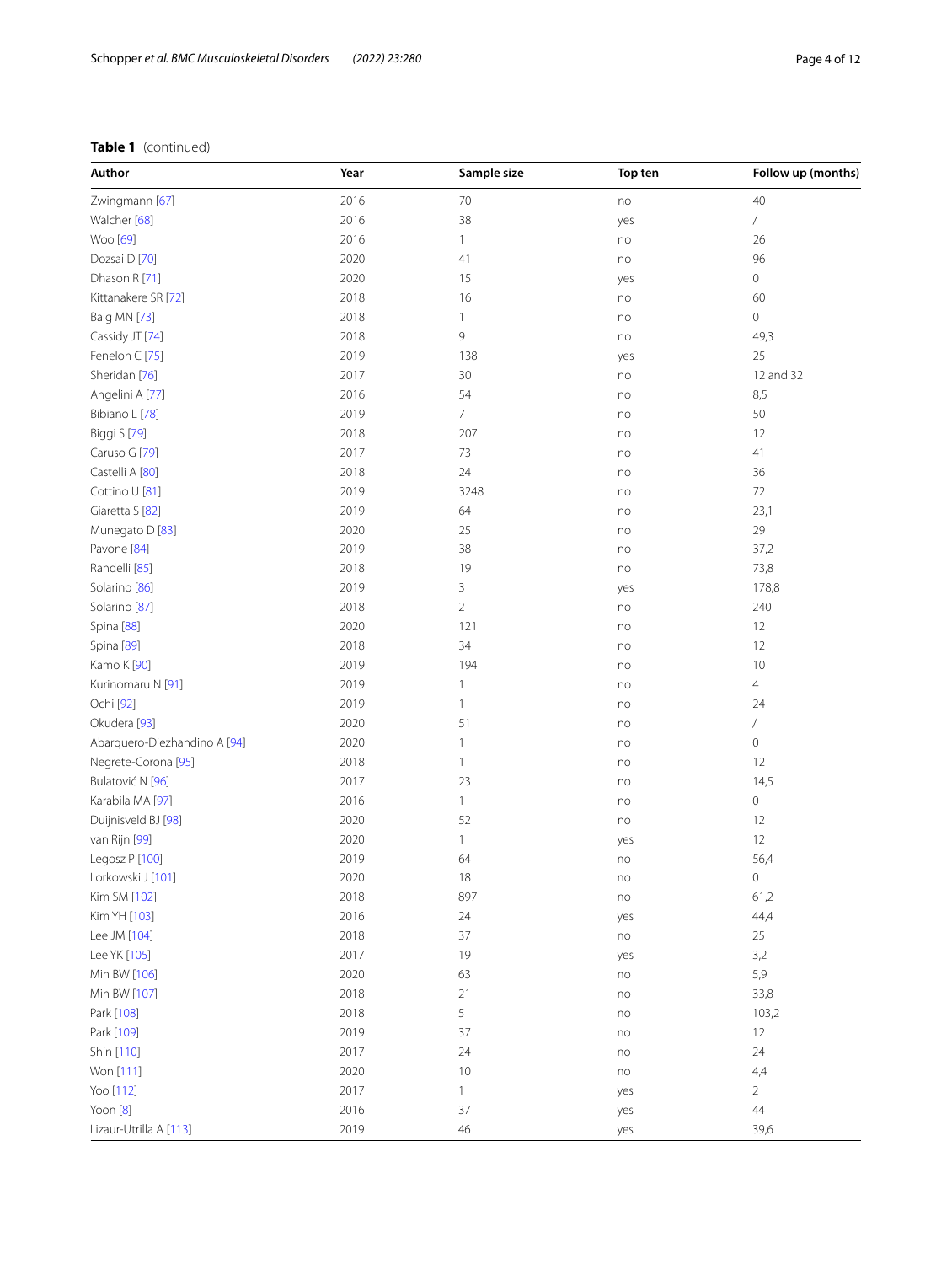# **Table 1** (continued)

| Author                   | Year | Sample size | Top ten | Follow up (months)       |
|--------------------------|------|-------------|---------|--------------------------|
| Moreta J [114]           | 2018 | 43          | no      | 60                       |
| Peiro [115]              | 2020 | 5           | no      | 8,2                      |
| Valle Cruz [116]         | 2016 | 44          | no      | 0                        |
| Chatziagorou [117]       | 2019 | 1381        | yes     | 24                       |
| Chatziagorou G [118]     | 2018 | 1751        | no      | 131                      |
| Chatziagorou G [119]     | 2019 | 465         | no      | 67,2                     |
| Chatziagorou G [120]     | 2019 | 639         | no      | 39,6                     |
| Mellner C [121]          | 2019 | 2528        | no      | 47                       |
| Mukka S [122]            | 2016 | 979         | yes     | 20                       |
| Baum C [123]             | 2019 | 16          | no      | 120                      |
| Kabelitz M [124]         | 2018 | 109         | no      | 1,5                      |
| Kraus MJ [125]           | 2017 | 1           | no      | 43                       |
| Ladurner A [126]         | 2017 | 43          | yes     | 40                       |
| Lenz M [127]             | 2016 | 12          | no      | 0                        |
| Lenz M [128]             | 2016 | 12          | no      | $\mathbf 0$              |
| Lenz M [129]             | 2020 | 14          | no      | 0                        |
| Tsai [130]               | 2018 | 40          | no      | 67,7                     |
| Yang [131]               | 2019 | 50          | no      | 12                       |
| Sariyilmaz [132]         | 2016 | 15          | no      | $\sqrt{2}$               |
| Aslam-Pervez N [133]     | 2018 | 427         | no      | 36                       |
| Chakrabarti D [134]      | 2019 | 32          | no      | 21                       |
| El-Bakoury A [135]       | 2016 | 20          | yes     | 44,6                     |
| Finlayson [136]          | 2018 | 189         | no      | 108                      |
| Goudie [137]             | 2017 | 80          | no      | 27                       |
| Johnson-Lynn Sarah [138] | 2015 | 82          | no      | 12                       |
| Jones AR [139]           | 2015 | 90          | no      | 1,4                      |
| Moazen M [140]           | 2016 | 12          | yes     | $\circ$                  |
| Abdel MP [141]           | 2016 | 5417        | yes     | 72                       |
| Abdel MP [4]             | 2016 | 32644       | yes     | 96                       |
| <b>Birch CE [142]</b>    | 2017 | 6           | no      | 18,6                     |
| Butler BA [143]          | 2019 | 1           | no      | 0                        |
| Chalmers BP [144]        | 2018 | 11          | yes     | 60                       |
| Christensen KS [145]     | 2019 | 1150        | yes     | 3                        |
| Drew [146]               | 2016 | 188         | yes     | 12                       |
| Gitajn IL [147]          | 2017 | 203         | no      | 38,8                     |
| Griffiths S [148]        | 2019 | 49          | yes     | 84                       |
| Johnson AJ [138]         | 2020 | 22          | yes     | 0                        |
| Khan S [149]             | 2019 | 1           | no      | $\mathbf 0$              |
| Lee S [150]              | 2019 | 53          | yes     | $\mathbf 0$              |
| Marshall [151]           | 2017 | $\sqrt{2}$  | no      |                          |
| O'Connell [152]          | 2018 | 30          | no      |                          |
| Otero [153]              | 2020 | 129         | yes     | 3,75                     |
| Parry JA [154]           | 2018 | 61          | yes     | 54                       |
| Rodriguez [155]          | 2017 |             | no      |                          |
| Scott [156]              | 2017 | 7           | yes     | 21 and 21,7              |
| Tibbo [157]              | 2019 |             | yes     | $\overline{\phantom{a}}$ |
| Waligora [158]           | 2017 | 10 pairs    | yes     | $\!mathcal{I}$           |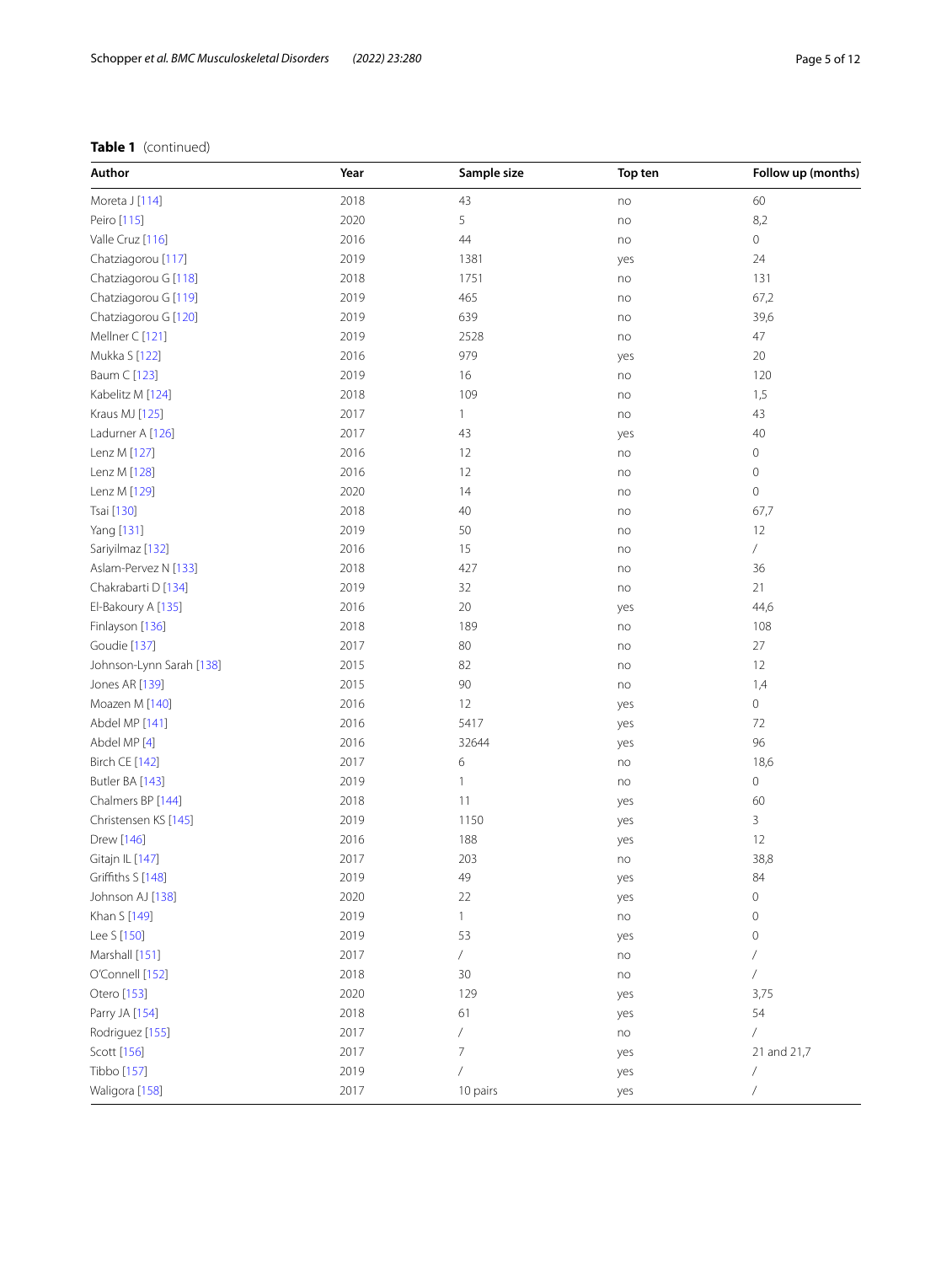

<span id="page-5-0"></span>single registry study, giving a pooled cohort size of 3299 patients, compared to 59,178 patients in the studies using the Vancouver classifcation. Since 2016, one study using UCS was published in a top journal, compared to 37 studies using the Vancouver classifcation  $(p=0.29)$ . During the study period, the number of yearly publications remained stagnant,  $(p=0.899)$  (Fig. [2\)](#page-5-1).

#### **Discussion**

This systematic review investigating the usage of PPFF classifcations in the orthopaedic literature demonstrates that in the majority of the studies (93.8%) published since 2016 the Vancouver classifcation was used. Furthermore, a tendency of relevant change could not be found.

The UCS found a place in the treatment algorithms but for the most common periprosthetic fracture-the proximal femoral periprosthetic fracture-the Vancouver system remains the standard reporting classifcation. Although the diference is found literally in the name only and both the Vancouver and the UCS show comparable values of reliability and validity [\[1,](#page-7-0) [13,](#page-7-9) [16](#page-7-13), [19,](#page-7-16) [20](#page-7-17)], it remains unclear whether the orthopaedic community is unaware of the UCS or simply "sticks" with the longer known system.

The UCS has been claimed to have had replaced the historic classifications of periprosthetic fractures [[159](#page-10-38)]. This study demonstrates that this is not the case for the most common periprosthetic fracture, the PPFF. The Vancouver classifcation, introduced in 1995, was the frst classifcation system to comprehensively describe periprosthetic femoral fractures including the location of the fracture with respect to the prosthesis, the bone quality of the involved bone and the information about the bony anchorage of the prosthesis  $[12]$  $[12]$ . The UCS aims to utilize these usable features for the whole extremity skeleton, but it still doesn't keep up with the Vancouver classifcation regarding the quantitatively most important issue of the periprosthetic femoral fractures, as the latter is the most commonly used classifcation for the description of periprosthetic femoral fractures up to now [[7\]](#page-7-6).

Another reason why the UCS has been not seeing the expected usage in the literature lies to our minds in the fact that it also covers fractures of higher complexity like the description of interprosthetic fractures. Revealingly the expanded nomenclature ofered by the UCS was used in only 9,6% of the clinical cases reported in our work.

<span id="page-5-1"></span>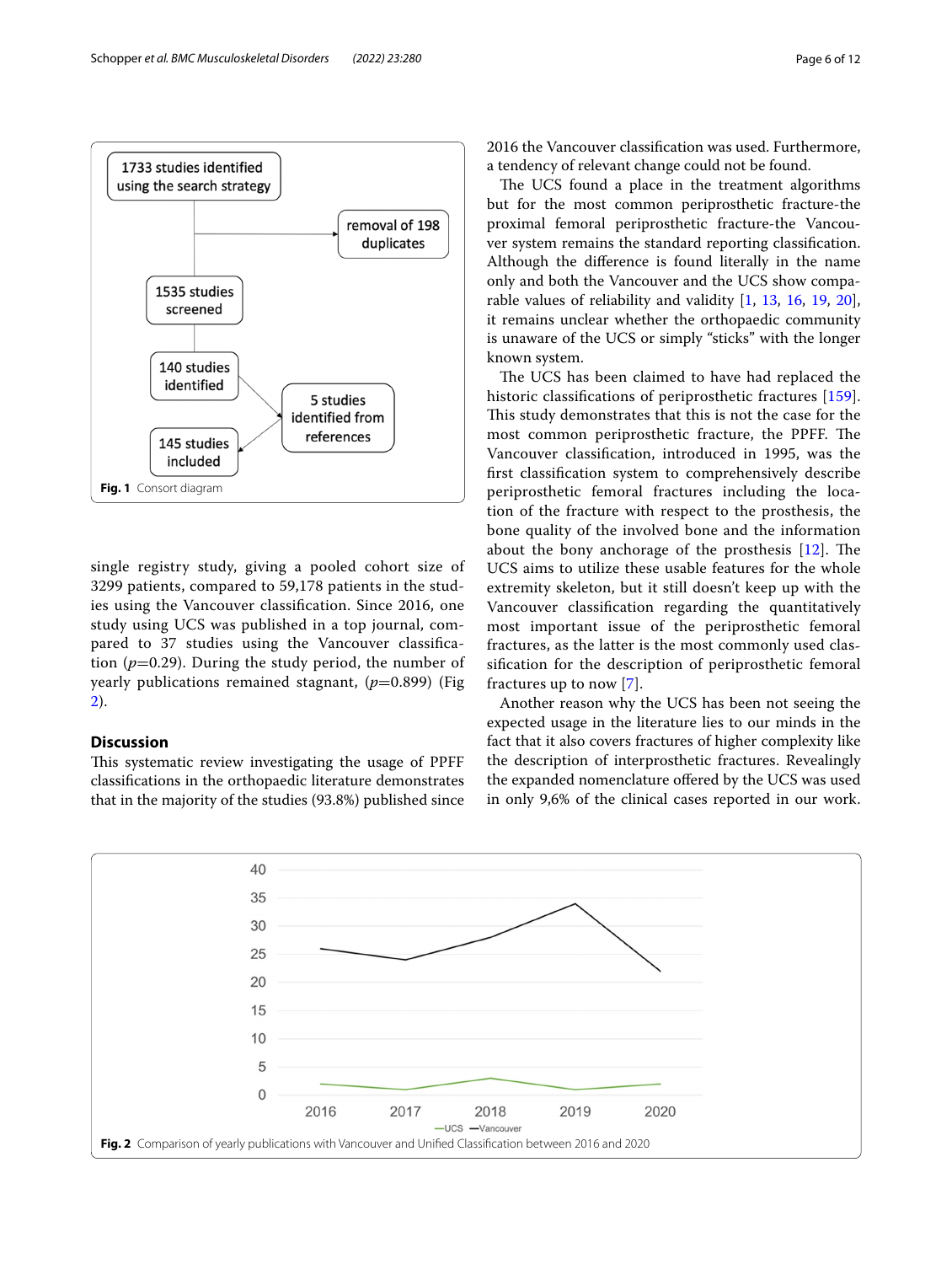The incidence of the more complex PPFF cases- UCS E, D and F- is low. Since the expansion to more complex cases are the only diference to the Vancouver classifcation as far as the femur is concerned, this can be interpreted as an additional hindrance for the use of the UCS.

A very interesting aspect about the UCS is found in its expansion dealing with the recently added B2 type fractures involving the greater and the lesser trochanter introduced by Huang et al. These patterns were initially described by Mallory et al in 1989 [\[3](#page-7-11), [15,](#page-7-12) [29](#page-7-26), [160](#page-10-39)[–162](#page-11-0)]. This expansion of the classification allows the user to more comprehensively describe the patterns involving the medial cortical wall in the case of a lesser trochanteric avulsion fracture around an implant. The stability of the medial cortical wall can be therefore classifed, possibly leading to a therapeutic consequence. The modified version of the UCS also shows a higher grade of validity compared to the original classifcation, reaching a value of 89,8% compared to 79,7%  $[16]$  $[16]$  $[16]$ . This expansion was introduced, as the authors experienced a lack of ability to clearly distinguish between stable and unstable UCS type B fractures. The update aims to clarify the differentiation between stable and unstable cases [\[3](#page-7-11)], an attempt, that we doubt, as the decision still remains experience and user dependent.

The Vancouver classification on the other hand, was initially introduced for description of periprosthetic femoral fractures around a cemented stem [\[12](#page-7-8)]. Indeed, this classifcation shows high values of inter- and intraobserver reliability, but in some cases, it remains unclear, whether a cemented or cementless stem was used [\[13](#page-7-9), [163](#page-11-1), [164](#page-11-2)]. In contrast to validity values of up to 80% [[13,](#page-7-9) [150,](#page-10-29) [163,](#page-11-1) [164\]](#page-11-2), 25% of Vancouver type B fractures radiologically classifed as stable (B1), appeared unstable intraoperatively  $(B2)$  [[164](#page-11-2)]. The works of Corten et al and Lee et al also indicate that the utilization of the Vancouver classifcation tendential leads to misinterpretation of unstable type B cases as supposed stable fndings. Both works showed a failure rate of 20% (9 out of 45 in both studies), when radiologically determined, supposed stable cases came to evidence as unstable cases intraoperatively [\[150](#page-10-29), [165\]](#page-11-3). Additional works proof this tendency [[166,](#page-11-4) [167\]](#page-11-5). In connection with the UCS, the ambiguity regarding the use of cemented or cementless stems becomes apparent as well [\[17](#page-7-14), [19\]](#page-7-16). Some authors see potential for improvement for both classifcations in this regard  $[150]$  $[150]$ . The authors in fact raise a doubt on the reliability of a radiologic classifcation used as a tool for stability assessment of a cementless, femoral stem in case of a periprosthetic femoral fracture [[150\]](#page-10-29). We agree with this observation.

Furthermore, it has to be mentioned, that, although the UCS comprises an expansion of the Vancouver system, some authors still discover findings in a collective of periprosthetic femoral fractures, that are not classifiable under the use of the UCS [[3\]](#page-7-11). In addition, this classification is claimed to be largely

dependent on the subjective judgement of the user, especially regarding the implant stability and estimation of bone loss as well [\[3\]](#page-7-11). Classifying a fracture as B1 or B2 has led to a development of an algorithm, that should help with the decision of the integrity of the cement mantle and the resulting, therapeutic con-sequence [[168](#page-11-6)].

#### **Conclusion**

Despite valuable improvements and expansion added by the Unifed Classifcation System to date the Vancouver classifcation remains the leading classifcation for reporting of proximal periprosthetic femoral fractures in the orthopaedic literature. Both classifcations have their weaknesses due to the dependence on user experience, subjectivity or vagueness, especially when it comes to the diferentiated assessment of cemented and cementless procedures.

#### **Supplementary Information**

The online version contains supplementary material available at [https://doi.](https://doi.org/10.1186/s12891-022-05240-w) [org/10.1186/s12891-022-05240-w.](https://doi.org/10.1186/s12891-022-05240-w)

<span id="page-6-0"></span>**Additional fle 1.**

#### **Acknowledgements**

Supported by Johannes Kepler Open Access Publishing Fund.

#### **Authors' contributions**

C. Schopper: Wrote the manuscript, performed the statistical analysis, designed the study, acquisition of data, interpretation of the data. M. Luger: Co-wrote the manuscript, acquisition of data, interpretation of the data. G. Hipmair: Revised the manuscript, interpretation of the data. T. Gotterbarm: Revised the manuscript. A. Klasan: Jointly conceived the study, performed statistical analysis, edited the manuscript, interpretation of the data. The author(s) read and approved the fnal manuscript.

#### **Funding**

No funding was obtained for the conduct of this study.

#### **Availability of data and materials**

The datasets used and/or analysed during the current study are available from the corresponding author on reasonable request.

#### **Declarations**

**Ethics approval and consent to participate** Not applicable.

#### **Consent for publication**

Not applicable.

#### **Competing interests**

Clemens Schopper: No confict of interest/no competing interest. Matthias Luger: No confict of interest/no competing interest.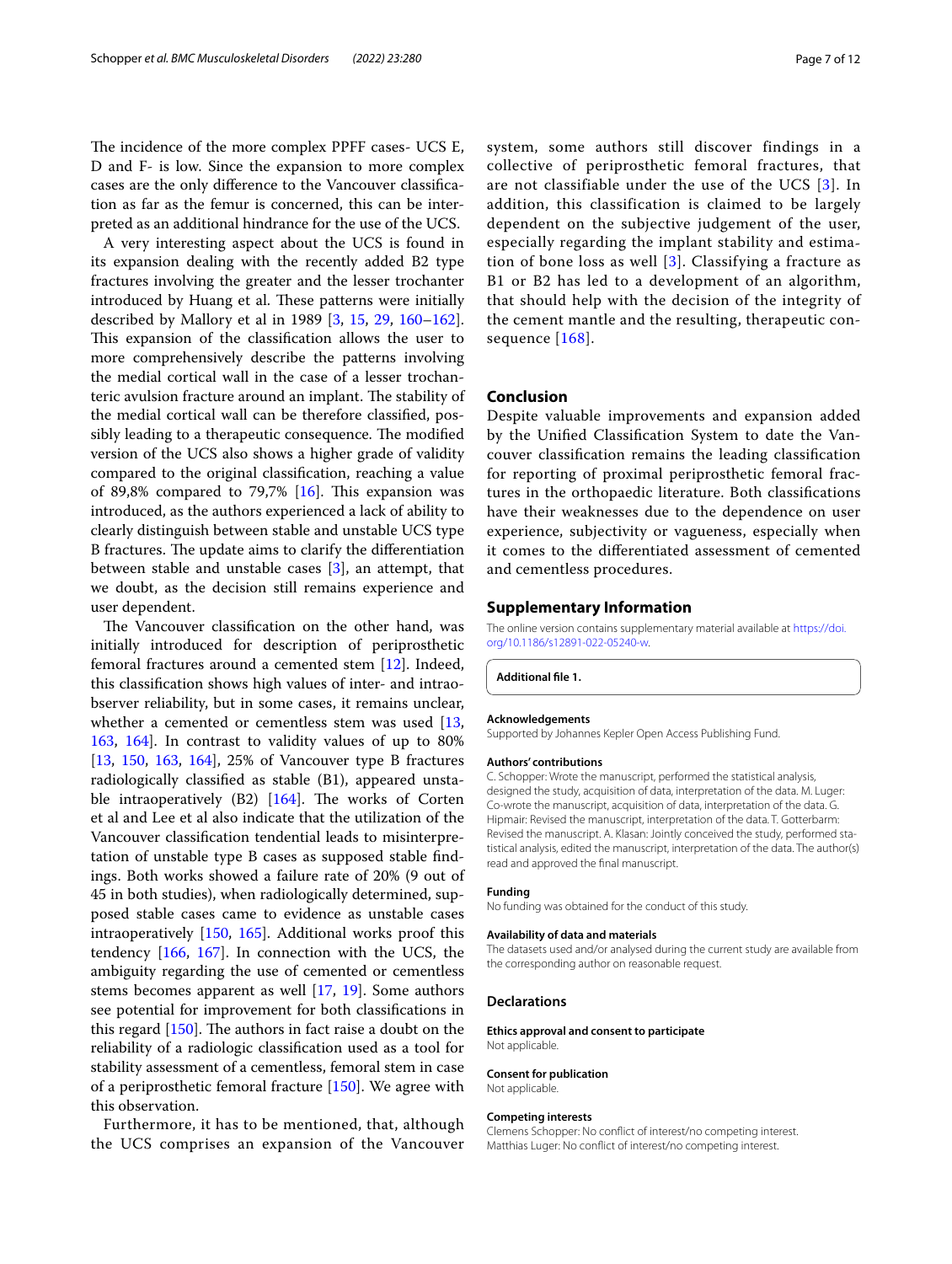Günter Hipmair: Consultant honoraria of ZimmerBiomet, Europe, outside the submitted work.

Bernhard Schauer: No confict of interest/no competing interest.

Tobias Gotterbarm: Personal fees paid during the conduct of the study from Zimmer Biomet, Europe and from Depuy Synthes Orthopädie Gmbh, Peter Brehm GmbH, ImplanTec GmbH outside the submitted work.

Antonio Klasan: No fnancial confict of interest; Associated editor of the BMC Musculoskeletal Disorders journal.

Additionally, we report research grants paid to our institution during the conduct of the study from Zimmer Biomet, Europe, Mathys AG Switzerland, Anika Therapeutics outside the submitted work.

# Received: 23 September 2021 Accepted: 16 March 2022

#### <span id="page-7-0"></span>**References**

- 1. De Meo D, Zucchi B, Castagna V, Pieracci EM, Mangone M, Calistri A, et al. Validity and reliability of the Unifed Classifcation System applied to periprosthetic femur fractures: a comparison with the Vancouver system. Curr Med Res Opin. 2020;36(8):1375–81.
- 2. Capone A, Congia S, Civinini R, Marongiu G. Periprosthetic fractures: epidemiology and current treatment. Clin Cases Miner Bone Metab. 2017;14(2):189–96.
- <span id="page-7-11"></span>3. Huang JF, Jiang XJ, Shen JJ, Zhong Y, Tong PJ, Fan XH. Modifcation of the Unifed Classifcation System for periprosthetic femoral fractures after hip arthroplasty. J Orthop Sci. 2018;23(6):982–6.
- <span id="page-7-1"></span>4. Abdel MP, Watts CD, Houdek MT, Lewallen DG, Berry DJ. Epidemiology of periprosthetic fracture of the femur in 32 644 primary total hip arthroplasties: a 40-year experience. Bone Joint J. 2016;98-B(4):461–7.
- <span id="page-7-2"></span>5. Haddad FS, Duncan CP, Berry DJ, Lewallen DG, Gross AE, Chandler HP. Periprosthetic femoral fractures around well-fxed implants: use of cortical onlay allografts with or without a plate. J Bone Joint Surg Am. 2002;84(6):945–50.
- 6. Pike J, Davidson D, Garbuz D, Duncan CP, O'Brien PJ, Masri BA. Principles of treatment for periprosthetic femoral shaft fractures around well-fxed total hip arthroplasty. J Am Acad Orthop Surg. 2009;17(11):677–88.
- <span id="page-7-6"></span>7. Stofel K, Blauth M, Joeris A, Blumenthal A, Rometsch E. Fracture fxation versus revision arthroplasty in Vancouver type B2 and B3 periprosthetic femoral fractures: a systematic review. Arch Orthop Trauma Surg. 2020;140(10):1381–94.
- <span id="page-7-3"></span>8. Yoon BH, Lee YK, Jo WL, Ha YC, Choi DH, Koo KH. Incidence and risk period of periprosthetic femoral fracture after cementless bipolar hemiarthroplasty in elderly patients. J Arthroplasty. 2016;31(6):1326–30.
- <span id="page-7-4"></span>9. Maradit Kremers H, Larson DR, Crowson CS, Kremers WK, Washington RE, Steiner CA, et al. Prevalence of Total Hip and Knee Replacement in the United States. J Bone Joint Surg Am. 2015;97(17):1386–97.
- <span id="page-7-5"></span>10. Bhattacharyya T, Chang D, Meigs JB, Estok DM, Malchau H. Mortality after periprosthetic fracture of the femur. J Bone Joint Surg Am. 2007;89(12):2658–62.
- <span id="page-7-7"></span>11. Phillips JR, Boulton C, Morac CG, Manktelov AR. What is the fnancial cost of treating periprosthetic hip fractures? Injury. 2011;42(2):146–9.
- <span id="page-7-8"></span>12. Duncan CP, Masri BA. Fractures of the femur after hip replacement. Instr Course Lect. 1995;44:293–304.
- <span id="page-7-9"></span>13. Brady OH, Garbuz DS, Masri BA, Duncan CP. The reliability and validity of the Vancouver classifcation of femoral fractures after hip replacement. J Arthroplasty. 2000;15(1):59–62.
- <span id="page-7-10"></span>14. Bates BD, Walmsley DW, Vicente MR, Kuzyk PR, Nauth A, Waddell JP, et al. An international, cross-sectional survey of the management of Vancouver type B1 periprosthetic femoral fractures around total hip arthroplasties. Injury. 2018;49(2):364–9.
- <span id="page-7-12"></span>15. Huang JF, Shen JJ, Chen JJ, Zheng Y, Du WX, Liu FC, et al. New fracture pattern focusing on implant fracture for periprosthetic femoral fractures. Int Orthop. 2015;39(9):1765–9.
- <span id="page-7-13"></span>16. Fan MQ, Fan XH, Chen XL, Shen JJ, Jiang XJ, Li XS, Huang JF. The reliability and validity of the modifed Unifed Classifcation System for periprosthetic femoral fractures after hip arthroplasty. J Orthop Sci. 2021;26(3):385-8.
- <span id="page-7-14"></span>17. Duncan CP, Haddad FS. The Unifed Classifcation System (UCS): improving our understanding of periprosthetic fractures. Bone Joint J. 2014;96-B(6):713–6.
- <span id="page-7-15"></span>18. Della Rocca GJ, Leung KS, Pape HC. Periprosthetic fractures: epidemiology and future projections. J Orthop Trauma. 2011;25(Suppl 2):S66–70.
- <span id="page-7-16"></span>19. Vioreanu MH, Parry MC, Haddad FS, Duncan CP. Field testing the Unifed Classifcation System for peri-prosthetic fractures of the pelvis and femur around a total hip replacement : an international collaboration. Bone Joint J. 2014;96-b(11):1472–7.
- <span id="page-7-17"></span>20. Huang JF, Chen JJ, Shen JJ, Du WX, Liu FC, Tong PJ. The reliability and validity of the Unifed Classifcation System of periprosthetic femoral fractures after hip arthroplasty. Acta Orthop Belg. 2016;82(2):233–9.
- <span id="page-7-18"></span>21. Moher D, Liberati A, Tetzlaff J, Altman DG, Group P. Preferred reporting items for systematic reviews and meta-analyses: the PRISMA statement. Ann Intern Med. 2009;151(4):264–9 W264.
- <span id="page-7-19"></span>22. Rupp M, Kern S, Ismat A, El Khassawna T, Knapp G, Szalay G, et al. Computed tomography for managing periprosthetic femoral fractures. A retrospective analysis. BMC Musculoskelet Disord. 2019;20(1):258.
- <span id="page-7-20"></span>23. Gunther T, Farkashazi M, Mihalik G, Nyoger Z, Kovacs T. Functional outcome after lower limb periprosthetic fractures. Injury. 2020.
- <span id="page-7-21"></span>24. Nagwadia H, Joshi P. Outcome of osteosynthesis for periprosthetic fractures after total knee arthroplasty: a retrospective study. Eur J Orthop Surg Traumatol. 2018;28(4):683–90.
- <span id="page-7-22"></span>25. Kim MB, Cho JW, Lee YH, Shon WY, Park JW, Kim J, et al. Locking attachment plate fxation around a well-fxed stem in periprosthetic femoral shaft fractures. Arch Orthop Trauma Surg. 2017;137(9):1193–200.
- <span id="page-7-23"></span>26. Yeo I, Rhyu KH, Kim SM, Park YS, Lim SJ. High union rates of locking compression plating with cortical strut allograft for type B1 periprosthetic femoral fractures. Int Orthop. 2016;40(11):2365–71.
- <span id="page-7-24"></span>27. Manara JR, Mathews JA, Sandhu HS. Cable plating with a single strut allograft in the treatment of periprosthetic fractures of the femur. Hip Int. 2019;29(1):58–64.
- <span id="page-7-25"></span>28. Diaz-Dilernia F, Slullitel PA, Oñativia JI, Comba FM, Piccaluga F, Buttaro MA. Impaction bone grafting or uncemented modular stems for the treatment of type B3 periprosthetic femoral fractures? a complication rate analysis. J Arthroplasty. 2019;34(9):2051–7.
- <span id="page-7-26"></span>29. Karam J, Campbell P, Desai S, Hunter M. Periprosthetic proximal femoral fractures in cemented and uncemented stems according to Vancouver classifcation: observation of a new fracture pattern. J Orthop Surg Res. 2020;15(1):100.
- <span id="page-7-27"></span>30. Smitham PJ, Carbone TA, Bolam SM, Kim YS, Callary SA, Costi K, et al. Vancouver B2 Peri-Prosthetic fractures in cemented femoral implants can be treated with open reduction and internal fxation alone without revision. J Arthroplasty. 2019;34(7):1430–4.
- <span id="page-7-28"></span>31. Stevens J, Clement N, Nasserallah M, Millar M, Joseph S. Femoral cortical thickness infuences the pattern of proximal femoral periprosthetic fractures with a cemented stem. Eur J Orthop Surg Traumatol. 2018;28(4):659–65.
- <span id="page-7-29"></span>32. Gordon K, Winkler M, Hofstädter T, Dorn U, Augat P. Managing Vancouver B1 fractures by cerclage system compared to locking plate fxation - a biomechanical study. Injury. 2016;47(Suppl 2):S51–7.
- <span id="page-7-30"></span>33. Joestl J, Hofbauer M, Lang N, Tiefenboeck T, Hajdu S. Locking compression plate versus revision-prosthesis for Vancouver type B2 periprosthetic femoral fractures after total hip arthroplasty. Injury. 2016;47(4):939–43.
- <span id="page-7-31"></span>34. Lang NW, Joestl J, Payr S, Platzer P, Sarahrudi K. Secondary femur shaft fracture following treatment with cephalomedullary nail: a retrospective single-center experience. Arch Orthop Trauma Surg. 2017;137(9):1271–8.
- <span id="page-7-32"></span>35. Thaler M, Dammerer D, Krismer M, Ban M, Lechner R, Nogler M. Extension of the Direct Anterior Approach for the Treatment of Periprosthetic Femoral Fractures. J Arthroplasty. 2019;34(10):2449-53.
- <span id="page-7-33"></span>36. Trieb K, Fiala R, Briglauer C. Midterm results of consecutive periprosthetic femoral fractures vancouver type A and B. Clin Pract. 2016;6(3):871.
- <span id="page-7-34"></span>37. Ghijselings S, Simon JP, Corten K. Is there a place for conservative treatment of a Vancouver B2 fracture around a cemented polished tapered stem? Acta Orthop Belg. 2018;84(3):292–7.
- <span id="page-7-35"></span>38. Aleem IS, Bhandari M, Elizalde SR. Early defnitive fxation of an open periprosthetic femur fracture in the polytraumatized patient: a case report and review of the literature. J Orthop Case Rep. 2016;6:33–6.
- <span id="page-7-36"></span>39. Herman A, Masri BA, Duncan CP, Greidanus NV, Garbuz DS. Multivariate analysis of risk factors for re-dislocation after revision for dislocation after total hip arthroplasty. Hip Int. 2020;30(1):93–100.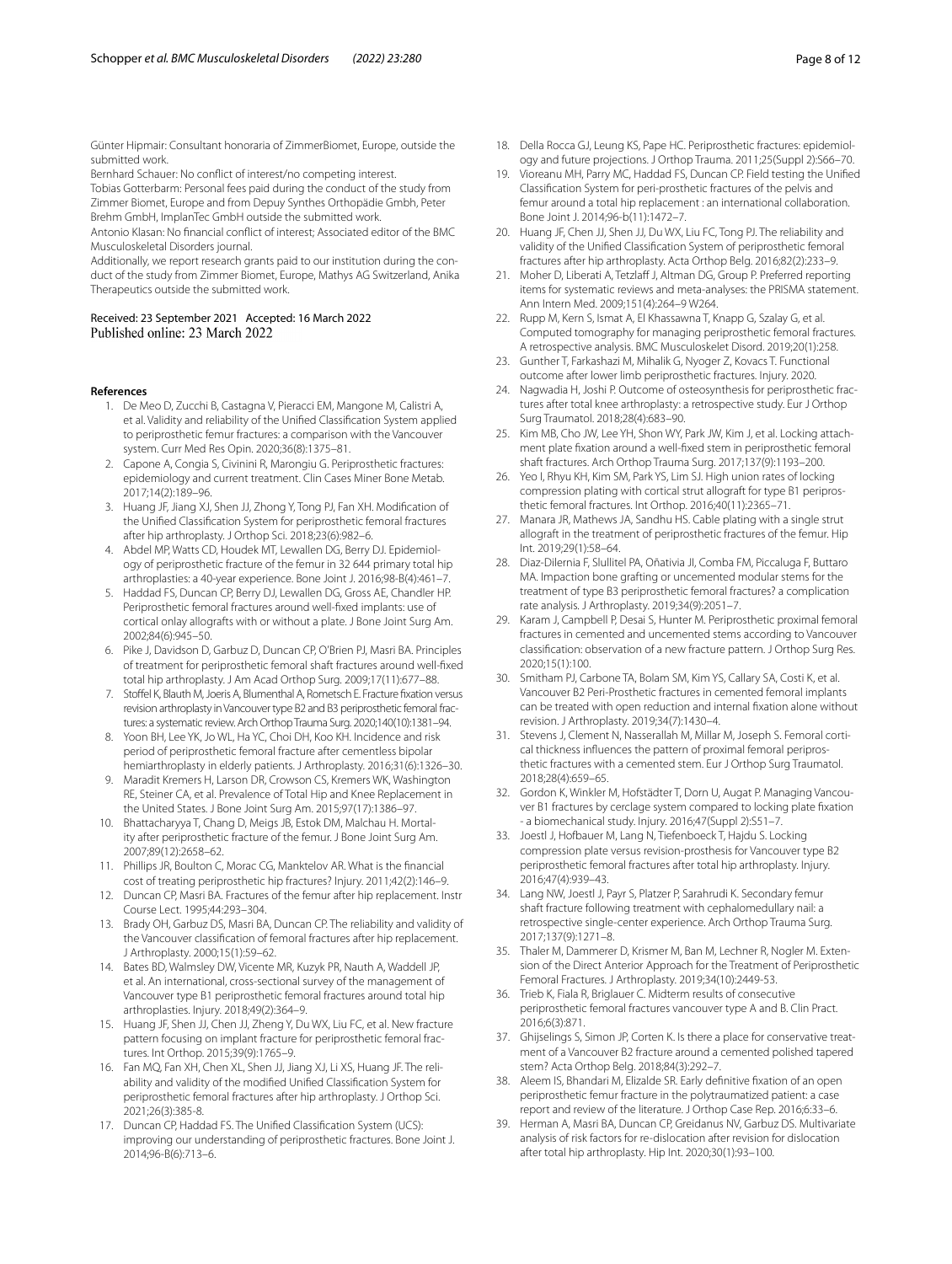- <span id="page-8-0"></span>40. Lochab J, Carrothers A, Wong E, McLachlin S, Aldebeyan W, Jenkinson R, et al. Do transcortical screws in a locking plate construct improve the stifness in the fxation of vancouver B1 periprosthetic femur fractures? A biomechanical analysis of 2 diferent plating constructs. J Orthop Trauma. 2017;31(1):15–20.
- <span id="page-8-1"></span>41. Li D, Hu Q, Kang P, Yang J, Zhou Z, Shen B, et al. Reconstructed the bone stock after femoral bone loss in Vancouver B3 periprosthetic femoral fractures using cortical strut allograft and impacted cancellous allograft. Int Orthop. 2018;42(12):2787–95.
- <span id="page-8-2"></span>42. Sun JN, Zhang Y, Zhang JM, Chen XY, Feng S. Mid- and long-term efficacy of surgical treatment of Vancouver B2 and B3 periprosthetic femoral fractures. BMC Surg. 2020;20(1):226.
- <span id="page-8-3"></span>43. Wang Q, Li D, Kang P. Uncemented extensive porous titaniumcoated long femoral stem prostheses are efective in treatment of Vancouver type B2 periprosthetic femoral fractures: A retrospective mid- to long-term follow-up study. J Orthop Surg (Hong Kong). 2019;27(2):2309499019857653.
- <span id="page-8-4"></span>44. Wang QR, Yeersheng R, Li DH, Yang ZY, Kang PD. Intravenous tranexamic acid for reducing perioperative blood loss during revision surgery for vancouver type B periprosthetic femoral fractures after total hip arthroplasty: a retrospective study. Orthop Surg. 2020;12(1):100-7.
- <span id="page-8-5"></span>45. Zhang Z, Zhuo Q, Chai W, Ni M, Li H, Chen J. Clinical characteristics and risk factors of periprosthetic femoral fractures associated with hip arthroplasty: A retrospective study. Medicine (Baltimore). 2016;95(35):e4751.
- <span id="page-8-6"></span>46. Zheng H, Gu H, Shao H, Huang Y, Yang D, Tang H, et al. Treatment and outcomes of Vancouver type B periprosthetic femoral fractures. Bone Joint J. 2020;102-b(3):293–300.
- <span id="page-8-7"></span>47. Pavelka T, Salášek M, Weisová D. Periprosthetic femoral fractures after total hip replacement: our results and treatment complications. Acta Chir Orthop Traumatol Cech. 2017;84(1):52–8.
- <span id="page-8-8"></span>48. Gromov K, Bersang A, Nielsen CS, Kallemose T, Husted H, Troelsen A. Risk factors for post-operative periprosthetic fractures following primary total hip arthroplasty with a proximally coated double-tapered cementless femoral component. Bone Joint J. 2017;99-b(4):451–7.
- <span id="page-8-9"></span>49. Andriamananaivo T, Odri GA, Ollivier M, Mattesi L, Renault A, Rongieras F, et al. Contribution of the remaining attachment index in the management of Vancouver B1 periprosthetic hip fracture. Orthop Traumatol Surg Res. 2020;106(7):1413–7.
- <span id="page-8-10"></span>50. Bonnevialle P, Marcheix PS, Nicolau X, Arboucalot M, Lebaron M, Chantelot C, et al. Interprosthetic femoral fractures: Morbidity and mortality in a retrospective, multicenter study. Orthop Traumatol Surg Res. 2019;105(4):579–85.
- <span id="page-8-11"></span>51. Cohen S, Flecher X, Parratte S, Ollivier M, Argenson JN. Infuence of treatment modality on morbidity and mortality in periprosthetic femoral fracture. A comparative study of 71 fractures treated by internal fxation or femoral implant revision. Orthop Traumatol Surg Res. 2018;104(3):363–7.
- <span id="page-8-12"></span>52. Ehlinger M, Niglis L, Favreau H, Kuntz S, Bierry G, Adam P, et al. Vascular complication after percutaneous femoral cerclage wire. Orthop Traumatol Surg Res. 2018;104(3):377–81.
- <span id="page-8-13"></span>53. Gavanier B, Houfani F, Dumoulin Q, Bernard E, Mangin M, Mainard D. Osteosynthesis of periprosthetic type A and B femoral fractures using an unlocked plate with integrated cerclage cable and trochanteric hook: A multicenter retrospective study of 45 patients with mean follow-up of 20 months. Injury. 2017;48(12):2827–32.
- <span id="page-8-14"></span>54. Perrin A, Saab M, Putman S, Benad K, Drumez E, Chantelot C. The beneft of the systematic revision of the acetabular implant in favor of a dual mobility articulation during the treatment of periprosthetic fractures of the femur: a 49 cases prospective comparative study. Eur J Orthop Surg Traumatol. 2018;28(2):239–46.
- <span id="page-8-15"></span>55. Bellova P, Baecker H, Lotzien S, Brandt M, Schildhauer TA, Gessmann J. Risk analysis and clinical outcomes of intraoperative periprosthetic fractures: a retrospective study of 481 bipolar hemiarthroplasties. J Orthop Surg Res. 2019;14(1):432.
- <span id="page-8-16"></span>56. Brand S, Bauer M, Petri M, Schrader J, Maier HJ, Krettek C, et al. Impact of intraprosthetic drilling on the strength of the femoral stem in periprosthetic fractures: A fnite element investigation. Proc Inst Mech Eng H. 2016;230(7):675–81.
- <span id="page-8-17"></span>57. Fink B, Oremek D. Hip revision arthroplasty for failed osteosynthesis in periprosthetic Vancouver type B1 fractures using a cementless,

modular, tapered revision stem. Bone Joint J. 2017;99-b(4 Supple B):11–6.

- <span id="page-8-18"></span>58. Hofmann MF, Lotzien S, Schildhauer TA. Clinical outcome of interprosthetic femoral fractures treated with polyaxial locking plates. Injury. 2016;47(4):934–8.
- <span id="page-8-19"></span>59. Hofmann MF, Lotzien S, Schildhauer TA. Outcome of periprosthetic femoral fractures following total hip replacement treated with polyaxial locking plate. Eur J Orthop Surg Traumatol. 2017;27(1):107–12.
- <span id="page-8-20"></span>60. Innmann MM, Streit MR, Bruckner T, Merle C, Gotterbarm T. Comparable cumulative incidence of late periprosthetic femoral fracture and aseptic stem loosening in uncemented total hip arthroplasty-a concise followup report at a minimum of 20 Years. J Arthroplasty. 2018;33(4):1144–8.
- <span id="page-8-21"></span>61. Klasan A, Bäumlein M, Dworschak P, Bliemel C, Neri T, Schofer MD, et al. Short stems have lower load at failure than double-wedged stems in a cadaveric cementless fracture model. Bone Joint Res. 2019;8(10):472–80.
- <span id="page-8-22"></span>62. Müller M, Winkler T, Märdian S, Trampuz A, Renz N, Perka C, et al. The worst-case scenario: treatment of periprosthetic femoral fracture with coexistent periprosthetic infection-a prospective and consecutive clinical study. Arch Orthop Trauma Surg. 2019;139(10):1461–70.
- <span id="page-8-23"></span>63. Schreiner AJ, Steidle C, Schmidutz F, Gonser C, Hemmann P, Stöckle U, et al. Hip Revision Arthroplasty of Periprosthetic Fractures Vancouver B2 and B3 with a Modular Revision Stem: Short-Term Results and Review of Literature. Z Orthop Unfall. 2020.
- <span id="page-8-24"></span>64. Wähnert D, Müller M, Tiedemann H, Märdian S, Raschke MJ, Kösters C. Periprosthetic fracture fxation in Vancouver B1 femoral shaft fractures: A biomechanical study comparing two plate systems. J Orthop Translat. 2020;24:150–4.
- <span id="page-8-25"></span>65. Wähnert D, Grüneweller N, Gehweiler D, Brunn B, Raschke MJ, Stange R. Double plating in Vancouver type B1 periprosthetic proximal femur fractures: A biomechanical study. J Orthop Res. 2017;35(2):234–9.
- <span id="page-8-26"></span>66. Zajonz D, Pönick C, Edel M, Möbius R, Pfeife C, Prietzel T, et al. Results after surgical treatment of periprosthetic proximal femoral fractures. Osteosynthesis with prosthesis preservation vs. prosthesis change. GMS Interdiscip Plast Reconstr Surg DGPW. 2020;9:Doc02.
- <span id="page-8-27"></span>67. Zwingmann J, Krieg M, Thielemann F, Südkamp N, Helwig P. Long-Term Function following Periprosthetic Fractures. Acta Chir Orthop Traumatol Cech. 2016;83(6):381–7.
- <span id="page-8-28"></span>68. Walcher MG, Giesinger K, du Sart R, Day RE, Kuster MS. Plate positioning in periprosthetic or interprosthetic femur fractures with stable implants-a biomechanical study. J Arthroplasty. 2016;31(12):2894–9.
- <span id="page-8-29"></span>69. Woo SB, Choi ST, Chan WL. Atypical periprosthetic femoral fracture: a case report. J Orthop Surg (Hong Kong). 2016;24(2):269–72.
- <span id="page-8-30"></span>70. Dózsai D, Ecseri T, Csonka I, Gárgyán I, Doró P, Csonka Á. Atypical periprosthetic femoral fracture associated with long-term bisphosphonate therapy. J Orthop Surg Res. 2020;15(1):414.
- <span id="page-8-31"></span>71. Dhason R, Roy S, Datta S. A biomechanical study on the laminate stacking sequence in composite bone plates for vancouver femur B1 fracture fxation. Comput Methods Programs Biomed. 2020;196:105680.
- <span id="page-8-32"></span>72. Kittanakere Ramanath S, Hemant Shah R, Kaushik K. Conjoint removal of hip screw-femur head during hip replacement after previous dynamic hip screw fxation. Orthop Surg. 2018;10(4):337–42.
- <span id="page-8-33"></span>73. Baig MN, Dzufar AH, Murphy CG, Curtin B. Intriguing periprosthetic fracture of hip stem and proximal femoral replacement. Cureus. 2018;10(4):e2496.
- <span id="page-8-34"></span>74. Cassidy JT, Kenny P, Keogh P. Failed osteosynthesis of cemented B1 periprosthetic fractures. Injury. 2018;49(10):1927-30.
- <span id="page-8-35"></span>75. Fenelon C, Murphy EP, Baig MN, Kearns SR, Murphy CG, Curtin W. Breaking bad: a comparative descriptive analysis of periprosthetic fractures around cemented and uncemented femoral stems. J Arthroplasty. 2019;34(8):1783–6.
- <span id="page-8-36"></span>76. Sheridan GA, Galbraith A, Kearns SR, Curtin W, Murphy CG. Extended trochanteric osteotomy (ETO) fxation for femoral stem revision in periprosthetic fractures: Dall-Miles plate versus cables. Eur J Orthop Surg Traumatol. 2018;28(3):471–6.
- <span id="page-8-37"></span>77. Angelini A, Battiato C. Combination of low-contact cerclage wiring and osteosynthesis in the treatment of femoral fractures. Eur J Orthop Surg Traumatol. 2016;26(4):397–406.
- <span id="page-8-38"></span>78. Bibiano L, Stamboltsyan G, Touloupakis G, Ghirardelli S, Biancardi E, Longo GEG, et al. Plate fxation in periprosthetic femur fractures Vancouver type B1: preliminary report of macroscopic evaluation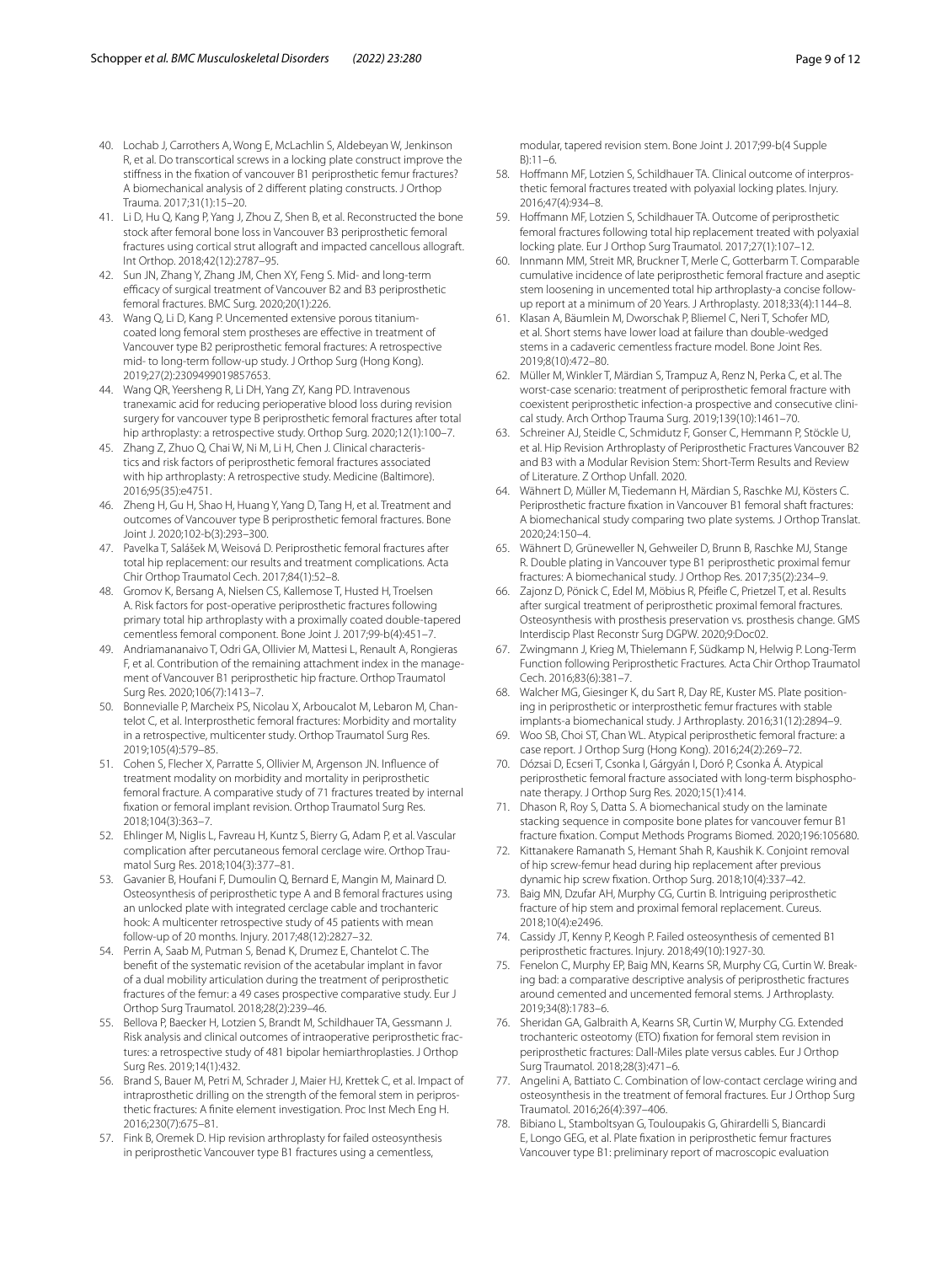of the cement mantle and short literature review. Acta Biomed. 2019;90(1):31–6.

- <span id="page-9-0"></span>79. Biggi S, Camera A, Tedino R, Capuzzo A, Tornago S. The value of a standardized and reproducible surgical technique in treatment of Vancouver B2 periprosthetic fractures: our experience. Eur J Trauma Emerg Surg. 2019;45(6):1031–8.
- <span id="page-9-1"></span>80. Castelli A, Rossi SMP, Rocca L, Jannelli E, Benazzo F. Treatment of Vancouver B1, C periprosthetic hip fractures with periprosthetic polyaxial locking plate system: A 3-year follow-up. J Biol Regul Homeost Agents. 2018;32(6 Suppl. 1):209–16.
- <span id="page-9-2"></span>81. Cottino U, Dettoni F, Caputo G, Bonasia DE, Rossi P, Rossi R. Incidence and pattern of periprosthetic hip fractures around the stem in diferent stem geometry. Int Orthop. 2020;44(1):53–9.
- <span id="page-9-3"></span>82. Giaretta S, Momoli A, Porcelli G, Micheloni GM. Diagnosis and management of periprosthetic femoral fractures after hip arthroplasty. Injury. 2019;50(Suppl 2):S29–s33.
- <span id="page-9-4"></span>83. Munegato D, Caminita AD, Sotiri R, Rossi A, Bigoni M, Zatti G. Femoral revision in periprosthetic fractures using a titanium modular futed tapered stem: mortality and clinical and radiological outcomes. Hip Int. 2020;30(2\_suppl):101–7.
- <span id="page-9-5"></span>84. Pavone V, de Cristo C, Di Stefano A, Costarella L, Testa G, Sessa G. Periprosthetic femoral fractures after total hip arthroplasty: an algorithm of treatment. Injury. 2019;50(Suppl 2):S45–s51.
- <span id="page-9-6"></span>85. Randelli F, Pace F, Priano D, Giai Via A, Randelli P. Re-fractures after periprosthetic femoral fracture: a difficult to treat growing evidence. Injury. 2018;49(Suppl 3):S43–s47.
- <span id="page-9-7"></span>86. Solarino G, Zagra L, Piazzolla A, Morizio A, Vicenti G, Moretti B. Results of 200 consecutive ceramic-on-ceramic cementless hip arthroplasties in patients up to 50 years of age: A 5-24 years of follow-up study. J Arthroplasty. 2019;34(7s):S232–s237.
- <span id="page-9-8"></span>87. Solarino G, Piazzolla A, Moretti L, Vicenti G, Moretti B. A minimum 20-year outcome of 100 consecutive alumina-on-alumina arthroplasties performed by a single surgeon. Hip Int. 2018;28(2\_suppl):10–4.
- <span id="page-9-9"></span>88. Spina M, Scalvi A. Periprosthetic fractures of the proximal femur within frst year of the index hip prosthesis. Acta Biomed. 2020;91(3):e2020060.
- <span id="page-9-10"></span>Spina M, Scalvi A. Vancouver B2 periprosthetic femoral fractures: a comparative study of stem revision versus internal fxation with plate. Eur J Orthop Surg Traumatol. 2018;28(6):1133–42.
- <span id="page-9-11"></span>90. Kamo K, Kido H, Kido S. Comparison of the Incidence of Intra-operative fractures in hip hemi-arthroplasty performed in supine and lateral positions. Hip Pelvis. 2019;31(1):33–9.
- <span id="page-9-12"></span>91. Kurinomaru N, Mori T, Tsukamoto M, Okada Y, Yumisashi K, Sakai A. Case report and literature review of periprosthetic atypical femoral fractures after total hip arthroplasty. J uoeh. 2019;41(4):409–16.
- <span id="page-9-13"></span>92. Ochi H, Baba T, Tanabe H, Ozaki Y, Watari T, Homma Y, et al. Autograftprosthesis composite use for a Vancouver type B1 periprosthetic femur fracture with pelvic acetabular component migration after bipolar hemiarthroplasty: a case report. Trauma Case Rep. 2019;22:100213.
- <span id="page-9-14"></span>93. Okudera Y, Kijima H, Yamada S, Konishi N, Kubota H, Tazawa H, et al. The location of the fracture determines the better solution, osteosynthesis or revision, in periprosthetic femoral fractures. J Orthop. 2020;22:220–4.
- <span id="page-9-15"></span>94. Abarquero-Diezhandino A, Toro-Ibarguen AN, Moreno-Beamud JA, Ojeda-Thies C, Delgado-Diaz E. Obturator dislocation of total hip arthroplasty with disassembly of the prosthesis components and periprosthetic fracture in morbid obese patient. Acta Ortop Mex. 2020;34(1):47–52.
- <span id="page-9-16"></span>95. Negrete-Corona J, Jiménez-Aquino JM, Pola-Rodríguez LC. Review of femoral component with proximal metaphyseal reconstruction using allograft cortical struts in a multioperated patient. Case report. Acta Ortop Mex. 2018;32(1):48–52.
- <span id="page-9-17"></span>96. Bulatović N, Kezunović M, Vučetić Č, Abdić N, Benčić I, Čengić T. Treatment of periprosthetic femoral fractures after total hip arthroplasty vancouver Type B. Acta Clin Croat. 2017;56(3):536–43.
- <span id="page-9-18"></span>97. Karabila MA, Bardouni A. Periprosthetic hip fracture type C Vancouver, what not to do. Pan Afr Med J. 2016;23:5.
- <span id="page-9-19"></span>98. Duijnisveld BJ, van den Hout J, Wagenmakers R, Koenraadt KLM, Bolder SBT. No learning curve of the direct superior approach in total hip arthroplasty. Orthop Surg. 2020;12(3):852–60.
- <span id="page-9-20"></span>99. van Rijn J, Koper MC, Bos PK. Routine fracture fxation for a periprosthetic hip fracture below birmingham hip resurfacing: a case report. JBJS Case Connect. 2020;10(3):e1900540.
- <span id="page-9-21"></span>100. Legosz P, Platek AE, Rys-Czaporowska A, Szymanski FM, Maldyk P. Correlations between Vancouver type of periprosthetic femur fracture and treatment outcomes. J Orthop. 2019;16(6):517–21.
- <span id="page-9-22"></span>101. Lorkowski J, Wilk R, Pokorski M. In silico evaluation of treatment of periprosthetic fractures in elderly patients after hip arthroplasty. Adv Exp Med Biol. 2020.
- <span id="page-9-23"></span>102. Kim SM, Han SB, Rhyu KH, Yoo JJ, Oh KJ, Yoo JH, et al. Periprosthetic femoral fracture as cause of early revision after short stem hip arthroplastya multicentric analysis. Int Orthop. 2018;42(9):2069–76.
- <span id="page-9-24"></span>103. Kim YH, Mansukhani SA, Kim JS, Park JW. Use of locking plate and strut onlay allografts for periprosthetic fracture around well-fxed femoral components. J Arthroplasty. 2017;32(1):166–70.
- <span id="page-9-25"></span>104. Lee JM, Kim TS, Kim TH. Treatment of periprosthetic femoral fractures following hip arthroplasty. Hip Pelvis. 2018;30(2):78–85.
- <span id="page-9-26"></span>105. Lee YK, Kim JT, Kim KC, Ha YC, Koo KH. Conservative Treatment for Minimally Displaced Type B Periprosthetic Femoral Fractures. *J Arthroplasty*. 2017;32(11):3529–32.
- <span id="page-9-27"></span>106. Min BW, Lee KJ, Cho CH, Lee IG, Kim BS. High failure rates of locking compression plate osteosynthesis with transverse fracture around a well-fxed stem tip for periprosthetic femoral fracture. J Clin Med. 2020;9(11).
- <span id="page-9-28"></span>107. Min BW, Cho CH, Son ES, Lee KJ, Lee SW, Min KK. Minimally invasive plate osteosynthesis with locking compression plate in patients with Vancouver type B1 periprosthetic femoral fractures. Injury. 2018;49(7):1336–40.
- <span id="page-9-29"></span>108. Park JS, Moon KH. Medium- to long-term results of strut allografts treating periprosthetic bone defects. Hip Pelvis. 2018;30(1):23–8.
- <span id="page-9-30"></span>109. Park JS, Hong S, Nho JH, Kang D, Choi HS, Suh YS. Radiologic outcomes of open reduction and internal fxation for cementless stems in Vancouver B2 periprosthetic fractures. Acta Orthop Traumatol Turc. 2019;53(1):24–9.
- <span id="page-9-31"></span>110. Shin YS, Han SB. Periprosthetic fracture around a stable femoral stem treated with locking plate osteosynthesis: distal femoral locking plate alone versus with cerclage cable. Eur J Orthop Surg Traumatol. 2017;27(5):623–30.
- <span id="page-9-32"></span>111. Won H, Kim JY, Baek SH, Hong W, Yoon JW, Kim SY. Feasibility of the inner-side-out use of the LC-DCP for periprosthetic femoral fracture in total hip arthroplasty. Indian J Orthop. 2020;54(6):879–84.
- <span id="page-9-33"></span>112. Yoo JI, Parvizi J, Song JU, Ha YC, Lee YK, Koo KH. Trochantoplasty for Total Hip Arthroplasty in Patients With Coxa Vara Deformity. J Arthroplasty. 2017;32(7):2199-203.
- <span id="page-9-34"></span>113. Lizaur-Utrilla A, Gonzalez-Parreño S, Miralles-Muñoz FA, Lopez-Prats FA. Cementless, futed, long-stem hemiarthroplasty for vancouver B2 and B3 periprosthetic fractures around hip hemiarthroplasty. J Arthroplasty. 2019;34(6):1179–83.
- <span id="page-9-35"></span>114. Moreta J, Uriarte I, Ormaza A, Mosquera J, Iza K, Aguirre U, et al. Martínez-De Los Mozos JL: Outcomes of Vancouver B2 and B3 periprosthetic femoral fractures after total hip arthroplasty in elderly patients. Hip Int. 2019;29(2):184–90.
- <span id="page-9-36"></span>115. Peiró JVA, Ruiz MJ, Hernández JT, Serra JT, Marsá JS, Vázquez JAP, et al. The inverted Vancouver C fracture. Case series of unstable proximal femur fractures above a knee revision stem treated by short cephalomedullary nail and lateral submuscular overlapping plate. Eur J Orthop Surg Traumatol. 2020.
- <span id="page-9-37"></span>116. Valle Cruz JA, Urda AL, Serrano L, Rodriguez-Gonzalez FA, Otero J, Moro E, et al. Incidence of and risk factors for femoral fractures in the gap between hip and knee implants. Int Orthop. 2016;40(8):1697–702.
- <span id="page-9-38"></span>117. Chatziagorou G, Lindahl H, Karrholm J. Surgical treatment of Vancouver type B periprosthetic femoral fractures: patient characteristics and outcomes of 1381 fractures treated in Sweden between 2001 and 2011. Bone Joint J. 2019;101-B(11):1447-58.
- <span id="page-9-39"></span>118. Chatziagorou G, Lindahl H, Garellick G, Kärrholm J. Incidence and demographics of 1751 surgically treated periprosthetic femoral fractures around a primary hip prosthesis. Hip Int. 2019;29(3):282–8.
- <span id="page-9-40"></span>119. Chatziagorou G, Lindahl H, Kärrholm J. The design of the cemented stem infuences the risk of Vancouver type B fractures, but not of type C: an analysis of 82,837 Lubinus SPII and Exeter Polished stems. Acta Orthop. 2019;90(2):135–42.
- <span id="page-9-41"></span>120. Chatziagorou G, Lindahl H, Kärrholm J. Lower reoperation rate with locking plates compared with conventional plates in Vancouver type C periprosthetic femoral fractures: A register study of 639 cases in Sweden. Injury. 2019;50(12):2292–300.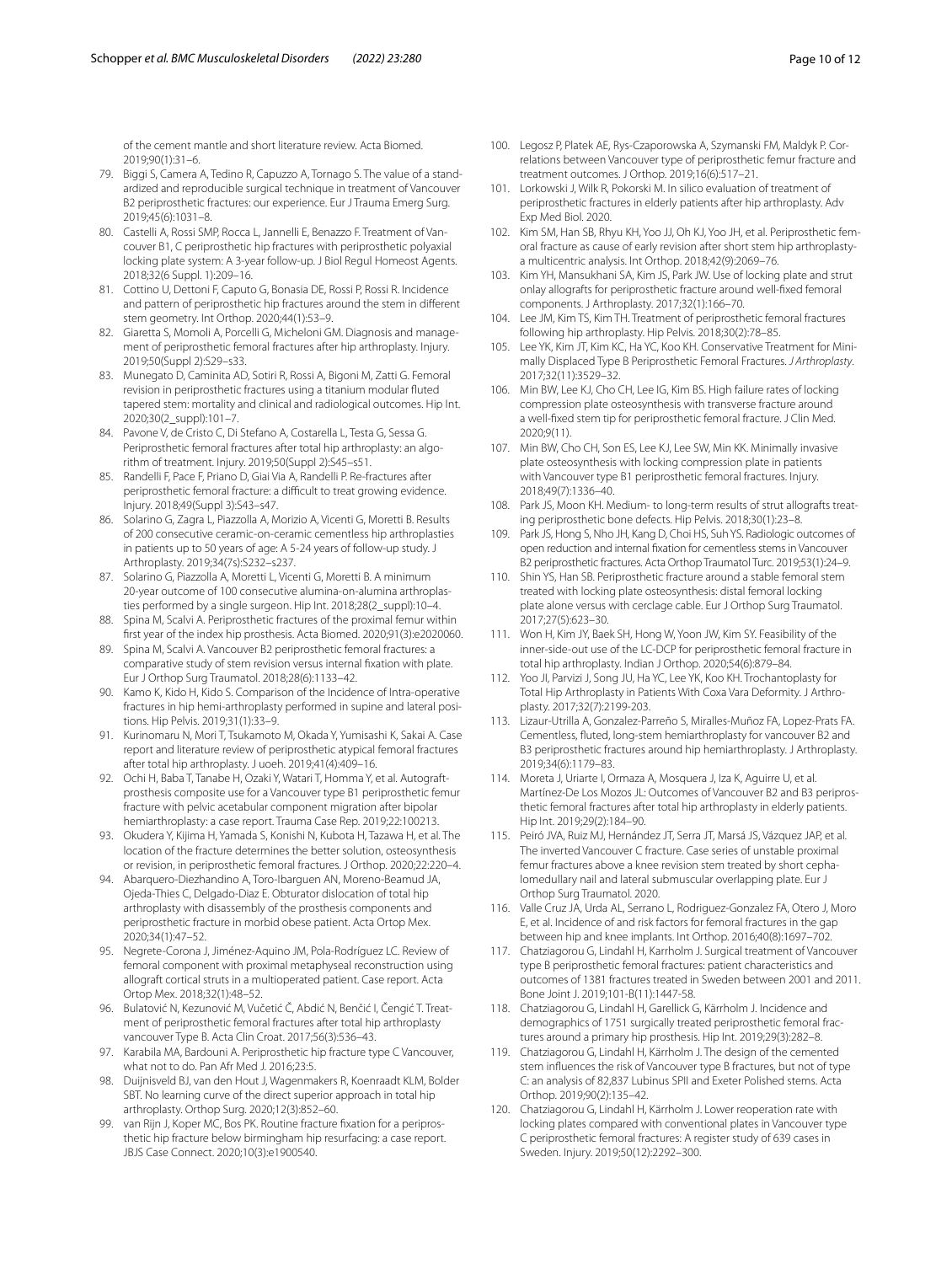- <span id="page-10-0"></span>121. Mellner C, Mohammed J, Larsson M, Esberg S, Szymanski M, Hellström N, et al. Increased risk for postoperative periprosthetic fracture in hip fracture patients with the Exeter stem than the anatomic SP2 Lubinus stem. Eur J Trauma Emerg Surg. 2019.
- <span id="page-10-1"></span>122. Mukka S, Mellner C, Knutsson B, Sayed-Noor A, Sköldenberg O. Substantially higher prevalence of postoperative peri-prosthetic fractures in octogenarians with hip fractures operated with a cemented, polished tapered stem rather than an anatomic stem. Acta Orthop. 2016;87(3):257–61.
- <span id="page-10-2"></span>123. Baum C, Leimbacher M, Kriechling P, Platz A, Cadosch D. Treatment of Periprosthetic Femoral Fractures Vancouver Type B2: Revision Arthroplasty Versus Open Reduction and Internal Fixation With Locking Compression Plate. Geriatr Orthop Surg Rehabil. 2019;10:2151459319876859.
- <span id="page-10-3"></span>124. Kabelitz M, Fritz Y, Grueninger P, Meier C, Fries P, Dietrich M. Cementless Stem for Femoral Neck Fractures in a Patient's 10th Decade of Life: High Rate of Periprosthetic Fractures. Geriatr Orthop Surg Rehabil. 2018;9:2151459318765381.
- <span id="page-10-4"></span>125. Kraus MJ, Nowakowski AM. Cerclage Breakage in Trochanteric Revision - High Risk for Hip Endoprosthesis? Acta Chir Orthop Traumatol Cech. 2017;84(2):138–40.
- <span id="page-10-5"></span>126. Ladurner A, Zurmuhle P, Zdravkovic V, Grob K. Modifed Extended Trochanteric Osteotomy for the Treatment of Vancouver B2/B3 Periprosthetic Fractures of the Femur. J Arthroplasty. 2017;32(8):2487-95.
- <span id="page-10-6"></span>127. Lenz M, Stofel K, Gueorguiev B, Klos K, Kielstein H, Hofmann GO. Enhancing fxation strength in periprosthetic femur fractures by orthogonal plating-A biomechanical study. J Orthop Res. 2016;34(4):591–6.
- <span id="page-10-7"></span>128. Lenz M, Stofel K, Kielstein H, Mayo K, Hofmann GO, Gueorguiev B. Plate fxation in periprosthetic femur fractures Vancouver type B1-Trochanteric hook plate or subtrochanterical bicortical locking? Injury. 2016;47(12):2800–4.
- <span id="page-10-8"></span>129. Lenz M, Hofmann-Fliri L, Kasper LA, Varga P, Zderic I, Gehweiler D, et al. Biomechanical evaluation of retrograde docking nailing to a total hip arthroplasty stem in a periprosthetic femur fracture model. Injury. 2020.
- <span id="page-10-9"></span>130. Tsai SW, Chen CF, Wu PK, Chen CM, Chen WM. Cement augmentation in the proximal femur to prevent stem subsidence in revision hip arthroplasty with Paprosky type II/IIIa defects. J Chin Med Assoc. 2018;81(6):571–6.
- <span id="page-10-10"></span>131. Yang TC, Tzeng YH, Wang CS, Lin CC, Chang MC, Chiang CC. Are proximal screws necessary for osteosynthesis of stable-stem periprosthetic femoral fractures fxed with non-locking plate and cable? Injury. 2019;50(10):1739–44.
- <span id="page-10-11"></span>132. Sariyilmaz K, Korkmaz M, Ozkunt O, Gemalmaz HC, Sungur M, Baydogan M, Kaya I, Dikici F. Comparison of fxation techniques in Vancouver type AG periprosthetic femoral fracture: a biomechanical study. Acta Orthop Traumatol Turc. 2016;50(3):373-8.
- <span id="page-10-12"></span>133. Aslam-Pervez N, Riaz O, Gopal S, Hossain F. Predictors of intraoperative fractures during hemiarthroplasty for the treatment of fragility hip fractures. Clin Orthop Surg. 2018;10(1):14–9.
- <span id="page-10-13"></span>134. Chakrabarti D, Thokur N, Ajnin S. Cable plate fxation for Vancouver Type-B1 periprosthetic femoral fractures-Our experience and identifcation of a subset at risk of non-union. Injury. 2019;50(12):2301–5.
- <span id="page-10-14"></span>135. El-Bakoury A, Hosny H, Williams M, Keenan J, Yarlagadda R. Management of Vancouver B2 and B3 Periprosthetic Proximal Femoral Fractures by Distal Locking Femoral Stem (Cannulok) in Patients 75 Years and Older. J Arthroplasty. 2017;32(2):541–5.
- <span id="page-10-15"></span>136. Finlayson G, Tucker A, Black ND, McDonald S, Molloy M, Wilson D. Outcomes and predictors of mortality following periprosthethic proximal femoral fractures. Injury. 2019;50(2):438–43.
- <span id="page-10-16"></span>137. Goudie ST, Patil S, Patton JT, Keating JF. Outcomes following osteosynthesis of periprosthetic hip fractures around cemented tapered polished stems. Injury. 2017;48(10):2194–200.
- <span id="page-10-17"></span>138. Johnson AJ, Desai S, Zhang C, Koh K, Zhang LQ, Costales T, et al. A Calcar Collar Is Protective Against Early Torsional/Spiral Periprosthetic Femoral Fracture: A Paired Cadaveric Biomechanical Analysis. J Bone Joint Surg Am. 2020;102(16):1427–33.
- <span id="page-10-18"></span>139. Jones AR, Williams T, Paringe V, White SP. The economic impact of surgically treated peri-prosthetic hip fractures on a university teaching hospital in Wales 7.5-year study. Injury. 2016;47(2):428–31.
- <span id="page-10-19"></span>140. Moazen M, Leonidou A, Pagkalos J, Marghoub A, Fagan MJ, Tsiridis E. Application of Far Cortical Locking Technology in Periprosthetic Femoral Fracture Fixation: A Biomechanical Study. J Arthroplasty. 2016;31(8):1849-56.
- <span id="page-10-20"></span>141. Abdel MP, Houdek MT, Watts CD, Lewallen DG, Berry DJ. Epidemiology of periprosthetic femoral fractures in 5417 revision total hip arthroplasties: a 40-year experience. Bone Joint J. 2016;98-b(4):468–74.
- <span id="page-10-21"></span>142. Birch CE, Blankstein M, Chlebeck JD, Bartlett Rd CS. Orthogonal plating of Vancouver B1 and C-type periprosthetic femur fracture nonunions. Hip Int. 2017;27(6):578–83.
- <span id="page-10-22"></span>143. Butler BA, Harold RE, Williams J. Prosthesis-Engaging Retrograde Femoral Nail with Locking Plate for the Treatment of a Vancouver B1 Periprosthetic Femur Fracture Nonunion: A Case Report. JBJS Case Connect. 2019;9(4):e0108.
- <span id="page-10-23"></span>144. Chalmers BP, Tibbo ME, Trousdale RT, Lewallen DG, Berry DJ, Abdel MP. Primary total hip arthroplasty for charcot arthropathy is associated with high complications but improved clinical outcomes. J Arthroplasty. 2018;33(9):2912–8.
- <span id="page-10-24"></span>145. Christensen KS, Wicker DI, Wight CM, Christensen CP. Prevalence of postoperative periprosthetic femur fractures between two diferent femoral component designs used in direct anterior total hip arthroplasty. J Arthroplasty. 2019;34(12):3074–9.
- <span id="page-10-25"></span>146. Drew JM, Griffin WL, Odum SM, Van Doren B, Weston BT, Stryker LS. Survivorship after periprosthetic femur fracture: factors afecting outcome. J Arthroplasty. 2016;31(6):1283–8.
- <span id="page-10-26"></span>147. Gitajn IL, Heng M, Weaver MJ, Casemyr N, May C, Vrahas MS, et al. Mortality following surgical management of vancouver B periprosthetic fractures. J Orthop Trauma. 2017;31(1):9–14.
- <span id="page-10-27"></span>148. Grifths SZ, Post ZD, Buxbaum EJ, Paziuk TM, Orozco FR, Ong AC, et al. Predictors of perioperative vancouver B periprosthetic femoral fractures associated with the direct anterior approach to total hip arthroplasty. J Arthroplasty. 2020;35(5):1407–11.
- <span id="page-10-28"></span>149. Khan S, Kyle R. Vancouver B3 fractures: treatment options and tips. J Orthop Trauma. 2019;33(Suppl 6):S14–s17.
- <span id="page-10-29"></span>150. Lee S, Kagan R, Wang L, Doung YC. Reliability and validity of the vancouver classifcation in periprosthetic fractures around cementless femoral stems. J Arthroplasty. 2019;34(7S):S277–81.
- <span id="page-10-30"></span>151. Marshall RA, Weaver MJ, Sodickson A, Khurana B. Periprosthetic femoral fractures in the emergency department: what the orthopedic surgeon wants to know. Radiographics. 2017;37(4):1202–17.
- <span id="page-10-31"></span>152. RS OC, Owen JR, Hansen EJ, Bashir AS, Wayne JS, Satpathy J, et al. Biomechanical evaluation of osteoporotic proximal periprosthetic femur fractures with proximal bicortical fxation and allograft struts. J Orthop Trauma. 2018;32(10):508–14.
- <span id="page-10-32"></span>153. Otero JE, Martin JR, Rowe TM, Odum SM, Mason JB. Radiographic and clinical outcomes of modular tapered futed stems for femoral revision for paprosky III and IV femoral defects or vancouver B2 and B3 femoral fractures. J Arthroplasty. 2020;35(4):1069–73.
- <span id="page-10-33"></span>154. Parry JA, Hernandez NM, Berry DJ, Abdel MP, Yuan BJ. Risk factors for subsidence of modular futed tapered stems used during revision total hip arthroplasty for periprosthetic hip fractures. J Arthroplasty. 2018;33(9):2967–70.
- <span id="page-10-34"></span>155. Rodriguez JA, Berliner ZP, Williams CA, Robinson J, Hepinstall MS, Cooper HJ. Management of vancouver type-B2 and B3 periprosthetic femoral fractures: restoring femoral length via preoperative planning and surgical execution using a cementless, tapered, futed stem. JBJS Essent Surg Tech. 2017;7(3):e27.
- <span id="page-10-35"></span>156. Scott T, Salvatore A, Woo P, Lee YY, Salvati EA. Gonzalez della valle a: polished, collarless, tapered, cemented stems for primary hip arthroplasty may exhibit high rate of periprosthetic fracture at short-term follow-up. J Arthroplasty. 2018;33(4):1120–5.
- <span id="page-10-36"></span>157. Tibbo ME, Wyles CC, Fu S, Sohn S, Lewallen DG, Berry DJ, et al. Use of natural language processing tools to identify and classify periprosthetic femur fractures. J Arthroplasty. 2019;34(10):2216–9.
- <span id="page-10-37"></span>158. ACt W, Owen JR, Wayne JS, Hess SR, Golladay GJ, Jiranek WA. The effect of prophylactic cerclage wires in primary total hip arthroplasty: a biomechanical study. J Arthroplasty. 2017;32(6):2023–7.
- <span id="page-10-38"></span>159. Everding J, Schliemann B, Raschke MJ. Periprosthetic fractures: basics, classifcation and treatment principles. Chirurg. 2020;91(10):794–803.
- <span id="page-10-39"></span>160. Mallory TH, Kraus TJ, Vaughn BK. Intraoperative femoral fractures associated with cementless total hip arthroplasty. Orthopedics. 1989;12(2):231–9.